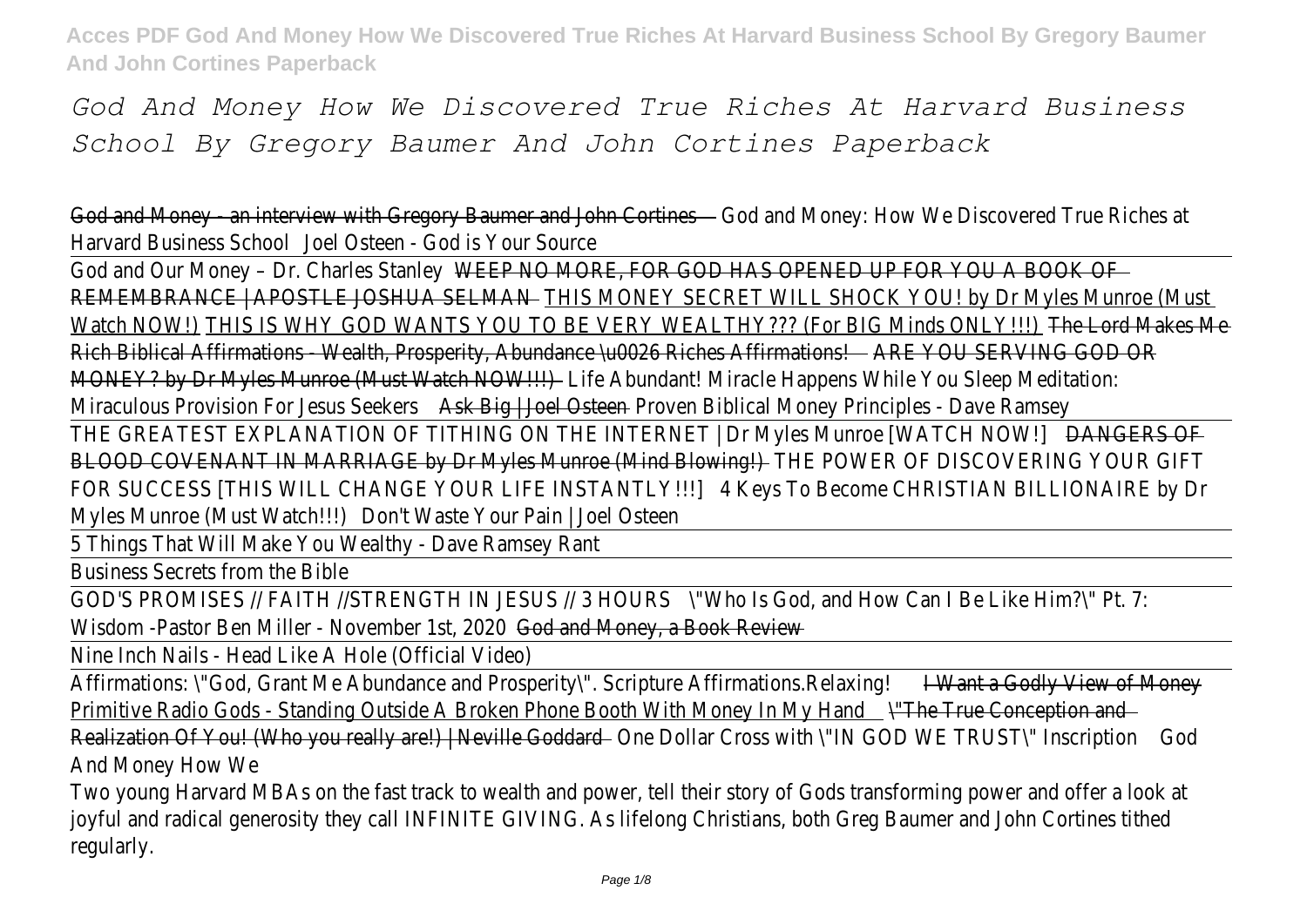God and Money: How We Discovered True Riches at Harvard

God and Money: How We Discovered True Riches at Harvard Business School Now Available in Hardcov Audiobook! Amazon's #1 New Release in Christian Stewardship - Two young Harvard MBAs on the fast success, tell their story of God's transforming power and how it changed their lives and their relation

God and Money: How We Discovered True Riches at Harvard

How we handle money and possessions demonstrates who we really believe is our true owner—God or are not your own; you were bought at a price" (1 Corinthians 6:19-20). God says, "You are not your o price" (1 Corinthians 6:19-20)

It Matters How We Handle God's Money - Resources - Eter

Packed with compelling case studies, research, and practical strategies, God and Money offers an hor says about generous giving. No matter what your salary may be, God and Money shows you how you radical generosity in your own lit

God and Money: How We Discovered True Riches at Harvard ...

Money and things are a big part of life, and therefore God intends them to be a big part of worship worship. So the way you worship with your money and your possessions is to get them and use then shows how much you treasure  $God - not money$ . That's what this text is

Magnifying God with Money | Desiring G

If God is a priority in your life, you will desire to honor Him with your life and your time—as represent money. God reveals in His Word that one way to do this is to tithe to Him. Tithing is giving the first in ("increase," Deuteronomy 14:22

God, Money and You | United Church of God,

From the parables of the Rich Young Ruler to the Widow's Mite, the Bible shows us that how we ma our relationship with God. God and Money uses these parables and more to teach you to save, spend,<br>Page 2/8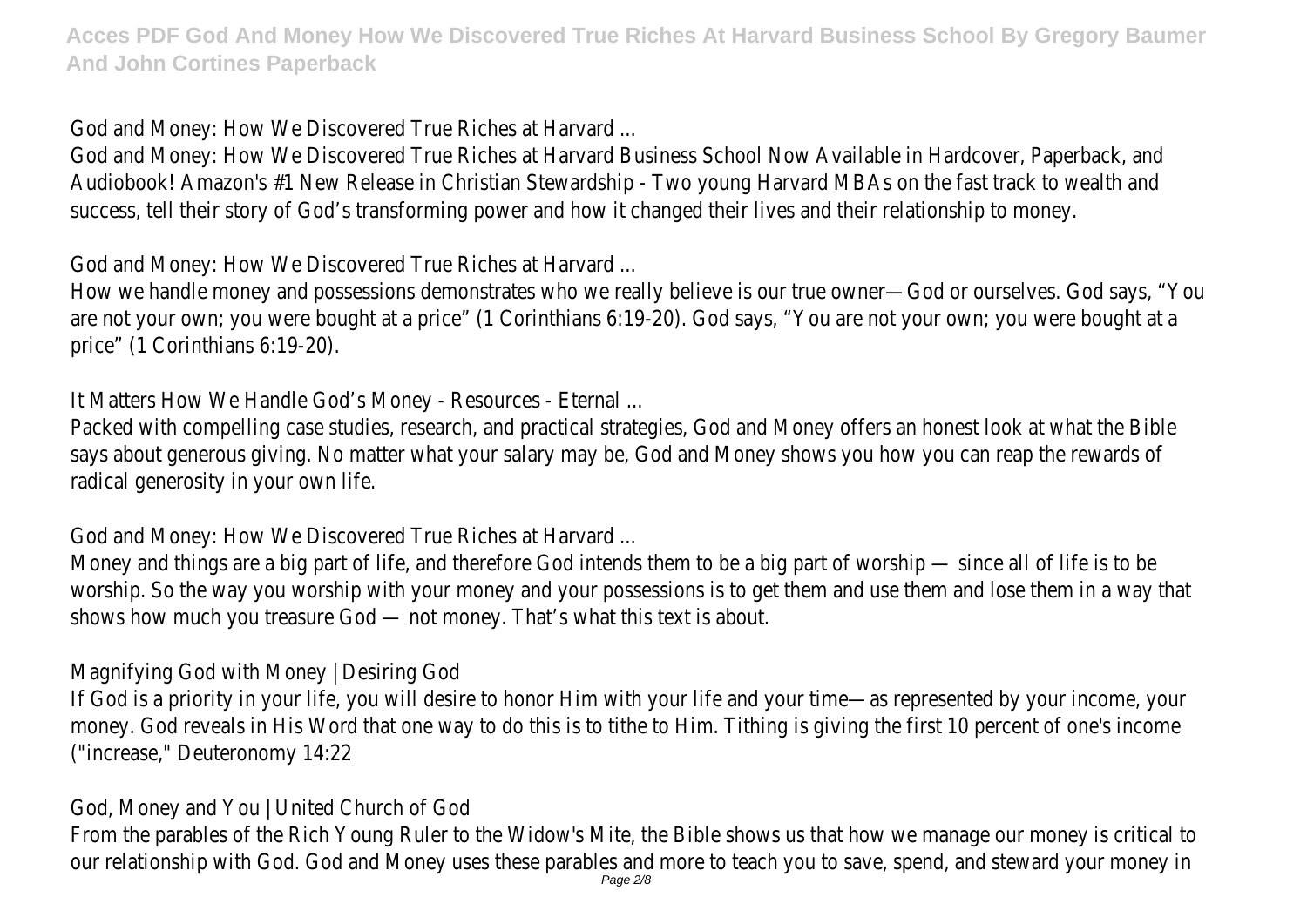a biblical way by planting God's purposes at the heart of your practical

God and Money: How We Discovered True Riches at Harvard

Jesus does not say we cannot love both God and money. He says we cannot serve both God and mor important to us than the other. And if money is what's most important to us, we will come to hate and despise God, because God, and despise God, and despise God, and despise God, and despise  $\epsilon$ tells us that we should not put money first—and we don't want God telling us what

You Cannot Serve both God and Money | Spiritual Insights

Sometimes we need a more detailed, specific plan on how to move towards a generous life than "focus Money. Sign up to receive monthly updates on the book along with FREE resources. Email Address \* T added to our newsletter list! Stay tuned for update

Free Resources - God and Mone

God doesn't talk about money because he's broke and needs a helping hand. Far from it. God owns ever God is the rightful owner of everything we have, this means the money we earn actually belongs to God. calls us to manage the money we accumulate on his behalf not to have a love of r

Bible Verses About Money: 9 Biblical Principles of Mone

Handle your money in such a way as to show that God, and not money, is your treasure. You Cannot another word from Jesus about money. He says, "No one can serve two masters, for either he will hat or he will be devoted to the one and despise the other

Free from Money, Rich Toward God | Desiring G

money. Second, he uses the title's play on words to put money back in its place – it is 'just' money, and our master. Third, he argues that we need to use money more justly, given the precepts of atholic Sc broadly summarises as requirements to prioritise

God and Money - William Temple Foundati

Tithing is a form of worship and expression of our love, faith and devotion towards God over money. Page 3/8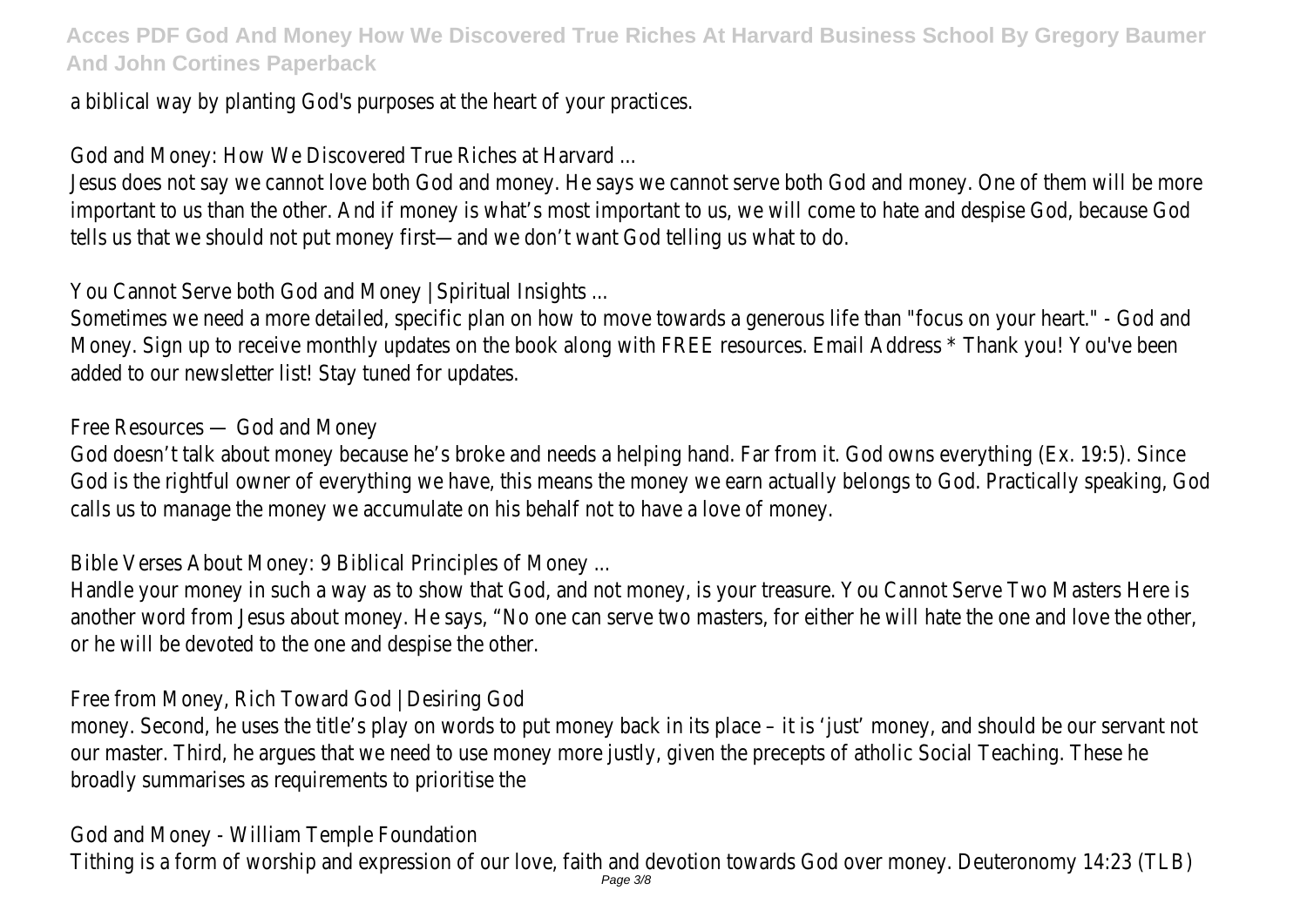says, "The purpose of tithing is to teach you to put God first." Our giving of the tithe is an outward of resolve to put God first over money

5 Ways You Can Honour God With Your Mor

Jesus is personifying money as a rival god. Jesus is making unmistakably clear that money is not some exchange. Money is not something morally neutral, a resource to be used in good or bad ways depend toward it. Money is a power that seeks to dominate

Sermon: The Power of Money - Matthey

You cannot serve both God and money. Holman Christian Standard Bible "No one can be a slave of two will hate one and love the other, or be devoted to one and despise the other. You cannot be slaves of

Matthew 6:24 No one can serve two masters: Either he v

You cannot serve both God and money." (NLT, Luke 16:13) The craving for wealth and possessions can temptation. While we spend evenings and weekends earning extra money, we are depriving our familie

What Does the Bible Say About Money and Wea

Do you know what money really is? Some of the most fundamental concepts in our lives are actually smoke and mirrors. The Federal Rese

God and Money - an interview with Gregory Baumer and John Conteyes Jow We Discovered True Riches Harvard Business Schood Dsteen - God is Your Sour

God and Our Money - Dr. Charles Stanley MORE, FOR GOD HAS OPENED UP FOR YOU A BO REMEMBRANCE | APOSTLE JOSHUA SELMANTHIS MONEY SECRET WILL SHOCK YOU! by Dr Myles Munroe Watch NOVTHIS IS WHY GOD WANTS YOU TO BE VERY WEALTHY??? (For BIG MindshONLOK!!) Makes M Rich Biblical Affirmations - Wealth, Prosperity, Abundance \u0026 RREh&SUfSERMING SOD OR MONEY? by Dr Myles Munroe (Must WatchfeNAW/Mb)ant! Miracle Happens While You Sleep Medita<br>Page 4/8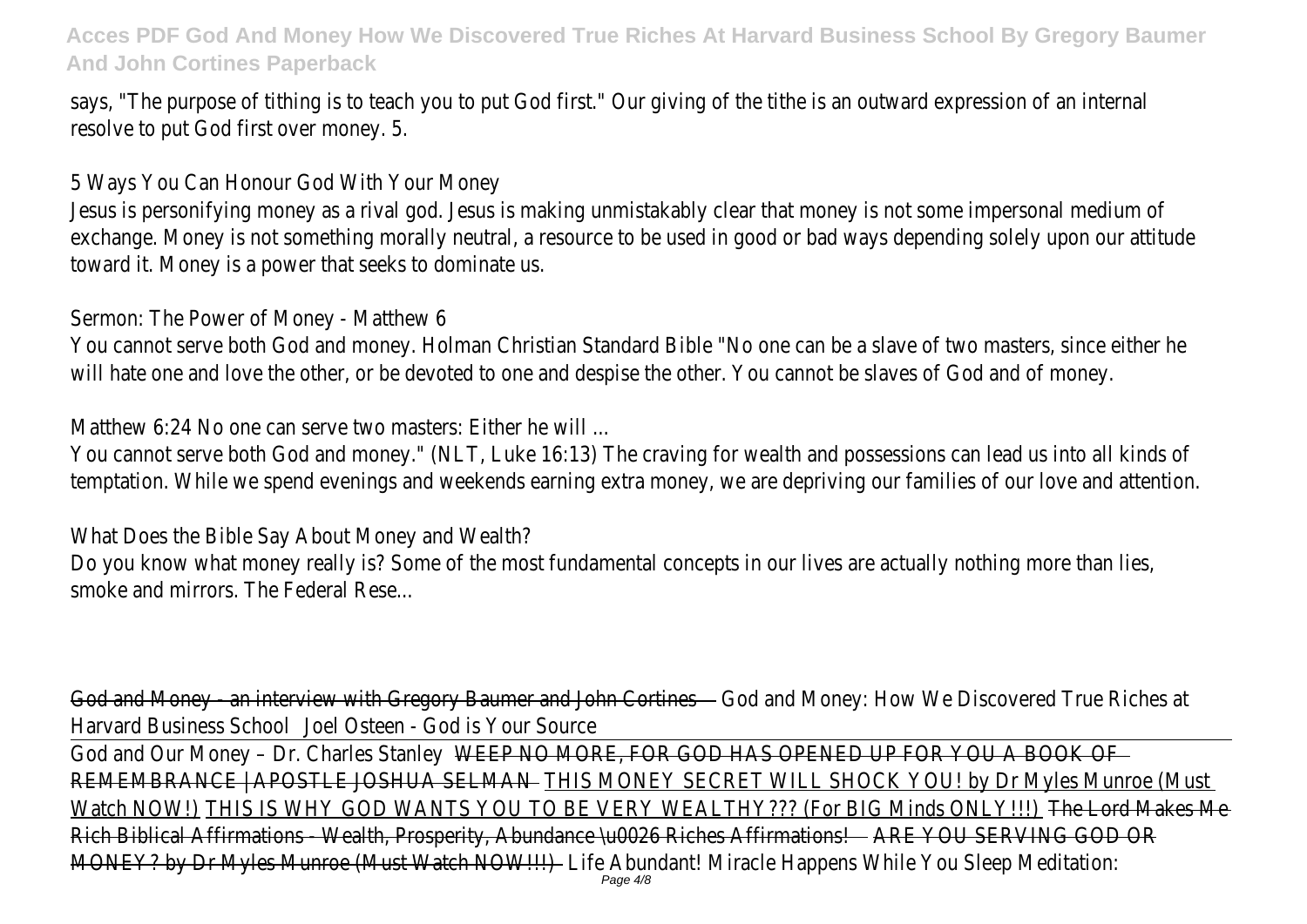Miraculous Provision For Jesus Ask Brig Joel Ostrowen Biblical Money Principles - Dave Rams THE GREATEST EXPLANATION OF TITHING ON THE INTERNET | Dr Myles Munroe [WATANGERS ACT] BLOOD COVENANT IN MARRIAGE by Dr Myles Munroe (Mind HBO WAMER OF DISCOVERING YOUR O FOR SUCCESS [THIS WILL CHANGE YOUR LIFE INSTANTLY KEYS To Become CHRISTIAN BILLIONAIRE by Myles Munroe (Must Watch!!) Waste Your Pain | Joel Oste

5 Things That Will Make You Wealthy - Dave Ramsey F

Business Secrets from the Bible

GOD'S PROMISES // FAITH //STRENGTH IN JESUS / \'3NHOURS od, and How Can I Be Like Him?\" Pt. Wisdom -Pastor Ben Miller - Novemberod str, 2020 Gook Review, 2020

Nine Inch Nails - Head Like A Hole (Official Video)

Affirmations: \"God, Grant Me Abundance and Prosperity\". Scripture AffilianattionScRtlyalingly of Mone Primitive Radio Gods - Standing Outside A Broken Phone Booth With Then True Conception and Realization Of You! (Who you really are!) | Ne@he Goddardross with \"IN GOD WE TRUST\" Gosdription And Money How W

Two young Harvard MBAs on the fast track to wealth and power, tell their story of Gods transforming joyful and radical generosity they call INFINITE GIVING. As lifelong Christians, both Greg Baumer and Jo regularly.

God and Money: How We Discovered True Riches at Harvard ...

God and Money: How We Discovered True Riches at Harvard Business School Now Available in Hardcov Audiobook! Amazon's #1 New Release in Christian Stewardship - Two young Harvard MBAs on the fast success, tell their story of God's transforming power and how it changed their lives and their relation

God and Money: How We Discovered True Riches at Harvard ...

How we handle money and possessions demonstrates who we really believe is our true owner-God or are not your own; you were bought at a price" (1 Corinthians 6:19-20). God says, "You are not your o price" (1 Corinthians 6:19-20)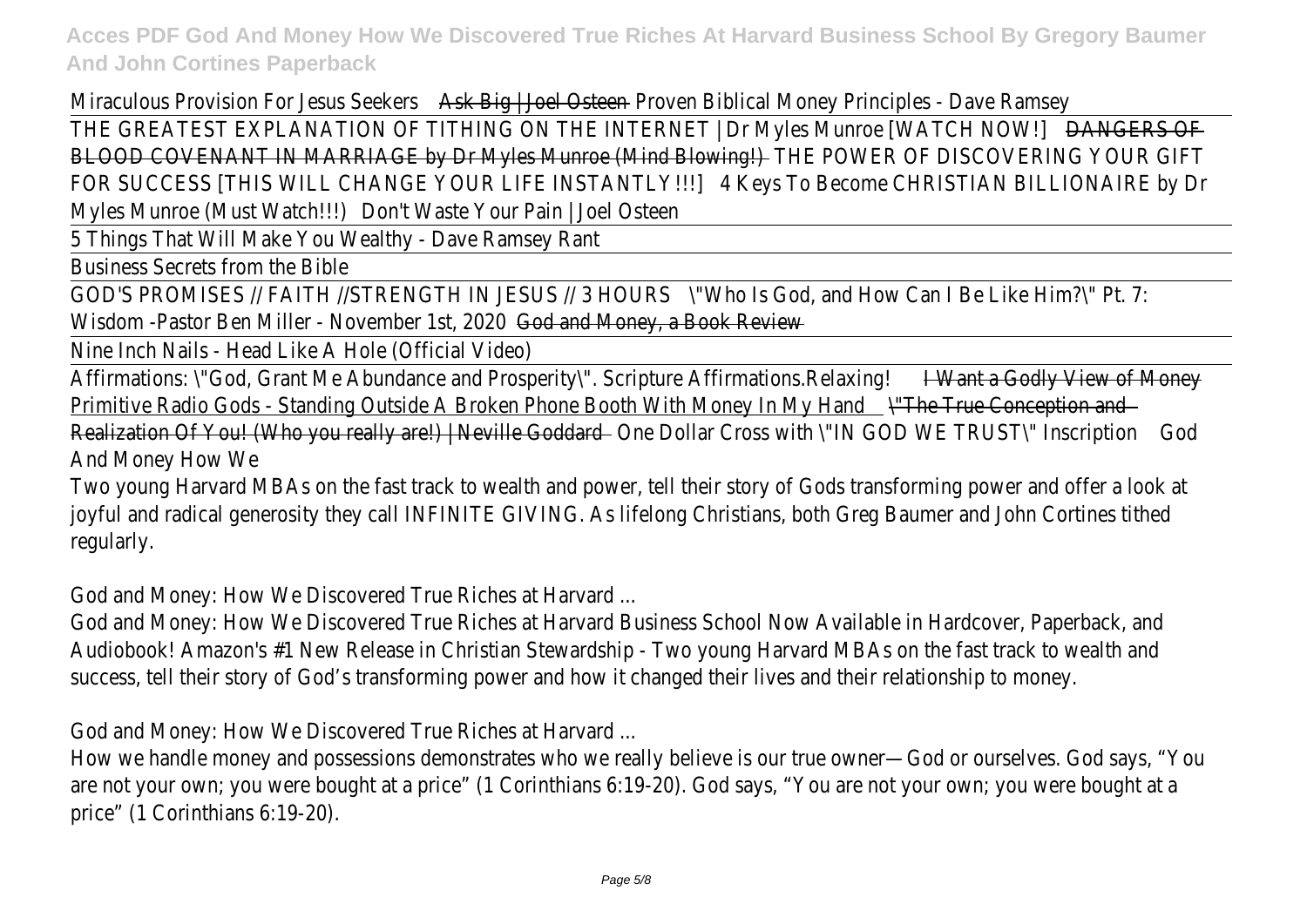It Matters How We Handle God's Money - Resources - Eter

Packed with compelling case studies, research, and practical strategies, God and Money offers an hor says about generous giving. No matter what your salary may be, God and Money shows you how you radical generosity in your own lit

God and Money: How We Discovered True Riches at Harvard

Money and things are a big part of life, and therefore God intends them to be a big part of worship worship. So the way you worship with your money and your possessions is to get them and use then shows how much you treasure God - not money. That's what this text is

Magnifying God with Money | Desiring G

If God is a priority in your life, you will desire to honor Him with your life and your time—as represent money. God reveals in His Word that one way to do this is to tithe to Him. Tithing is giving the first in ("increase," Deuteronomy 14:22

God, Money and You | United Church of God,

From the parables of the Rich Young Ruler to the Widow's Mite, the Bible shows us that how we ma our relationship with God. God and Money uses these parables and more to teach you to save, spend, a biblical way by planting God's purposes at the heart of your practical

God and Money: How We Discovered True Riches at Harvard

Jesus does not say we cannot love both God and money. He says we cannot serve both God and mor important to us than the other. And if money is what's most important to us, we will come to hate and despise God, because God, and despise God, and despise God, and despise God, and despise  $\epsilon$ tells us that we should not put money first—and we don't want God telling us what

You Cannot Serve both God and Money | Spiritual Insight

Sometimes we need a more detailed, specific plan on how to move towards a generous life than "focus Money. Sign up to receive monthly updates on the book along with FREE resources. Email Address \* T added to our newsletter list! Stay tuned for upd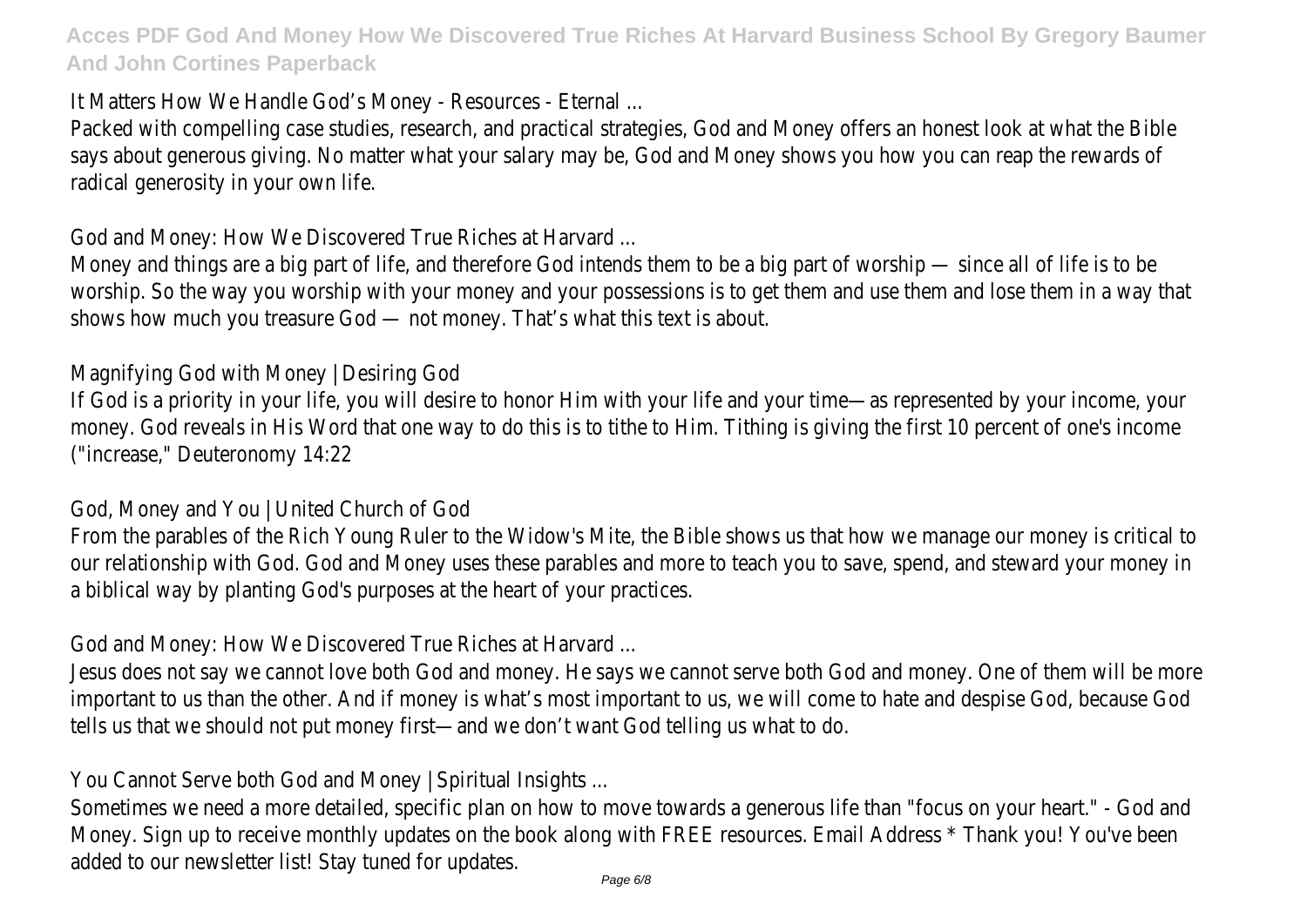Free Resources  $-$  God and Mon

God doesn't talk about money because he's broke and needs a helping hand. Far from it. God owns ever God is the rightful owner of everything we have, this means the money we earn actually belongs to God. calls us to manage the money we accumulate on his behalf not to have a love of i

Bible Verses About Money: 9 Biblical Principles of Mone

Handle your money in such a way as to show that God, and not money, is your treasure. You Cannot another word from Jesus about money. He says, "No one can serve two masters, for either he will hat or he will be devoted to the one and despise the other.

Free from Money, Rich Toward God | Desiring (

money. Second, he uses the title's play on words to put money back in its place – it is 'just' money, and should be our servant not not all the our servers. our master. Third, he argues that we need to use money more justly, given the precepts of atholic Sc broadly summarises as requirements to prioritise

God and Money - William Temple Foundati

Tithing is a form of worship and expression of our love, faith and devotion towards God over money. says, "The purpose of tithing is to teach you to put God first." Our giving of the tithe is an outward of resolve to put God first over money

5 Ways You Can Honour God With Your Mor

Jesus is personifying money as a rival god. Jesus is making unmistakably clear that money is not some exchange. Money is not something morally neutral, a resource to be used in good or bad ways dependent toward it. Money is a power that seeks to dominate

Sermon: The Power of Money - Matthey

You cannot serve both God and money. Holman Christian Standard Bible "No one can be a slave of two will hate one and love the other, or be devoted to one and despise the other. You cannot be slaves of